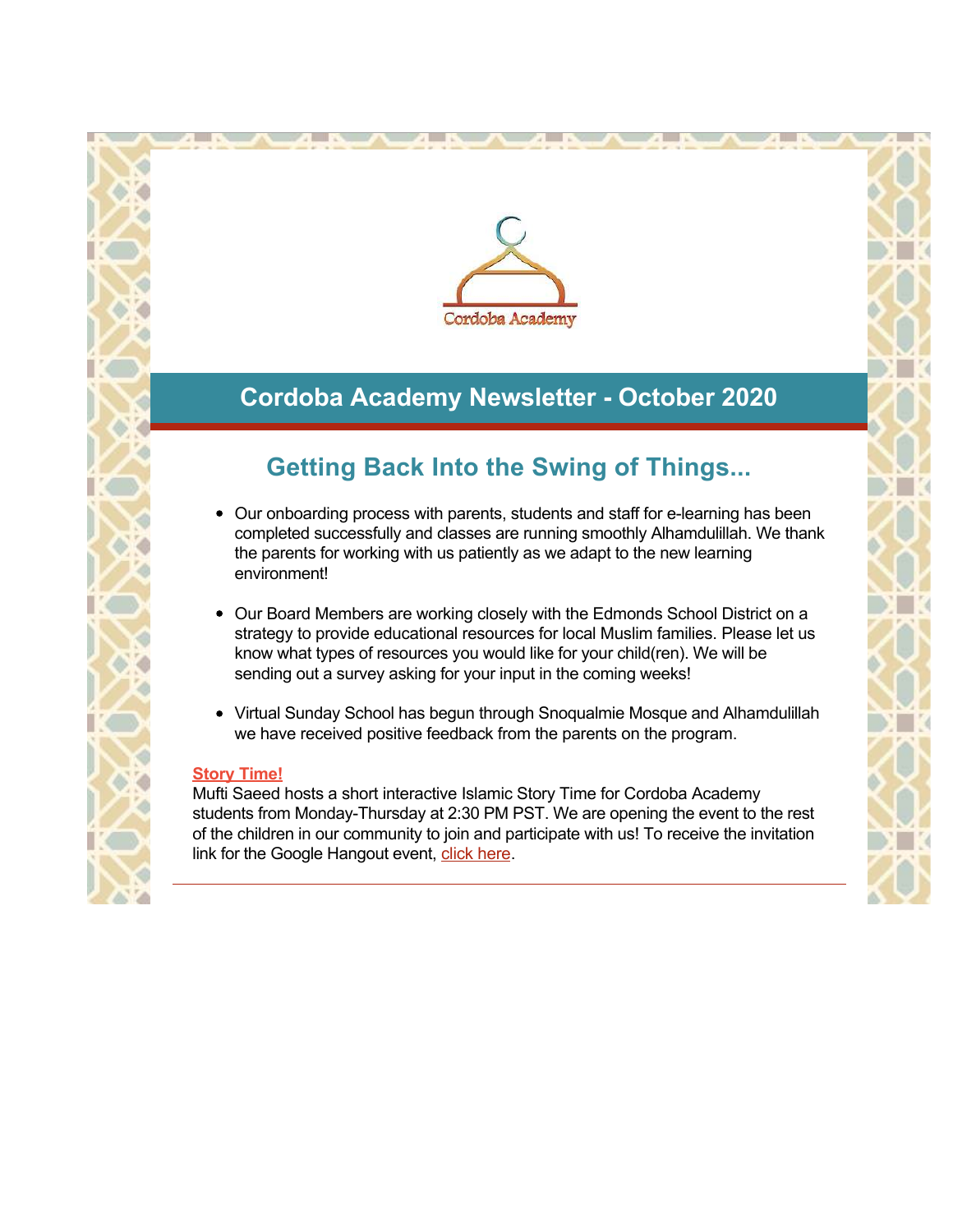

# **Virtual Friday Halaqa** with Mufti Saeed



A beautiful poem about Fall by our marvelous 5th grade student, Amina Sheikh!